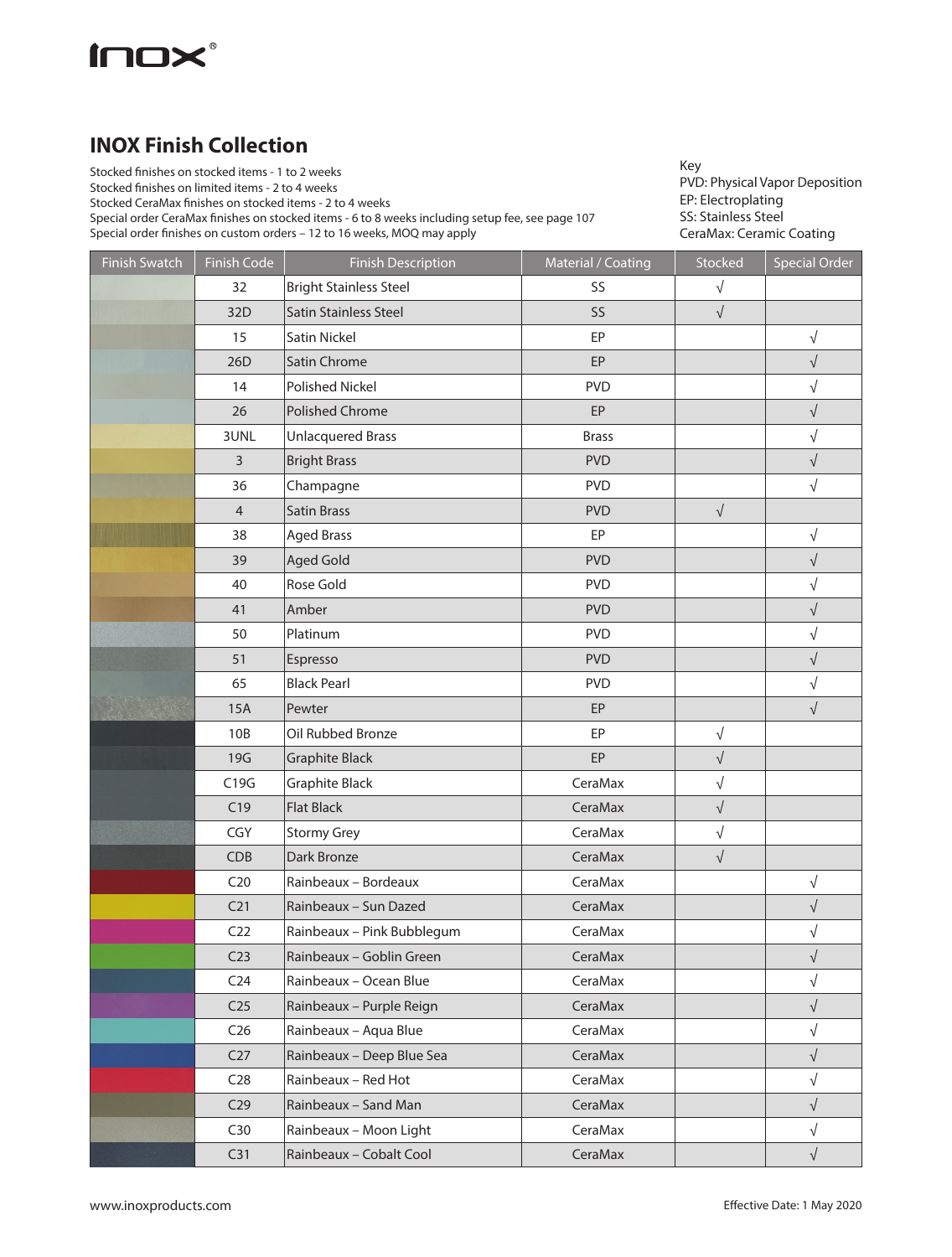

## **Lever Design Overview**

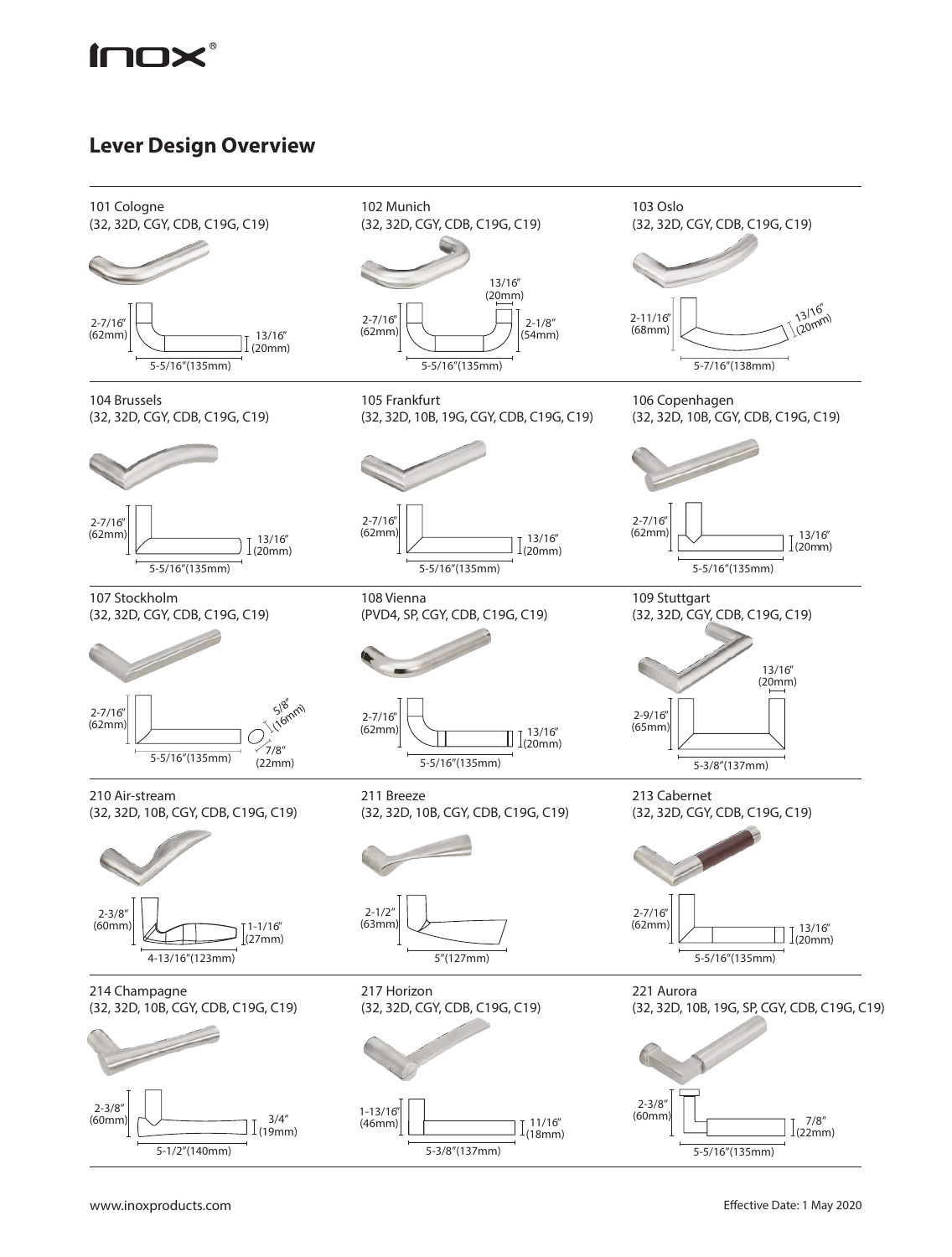

## **Lever Design Overview**

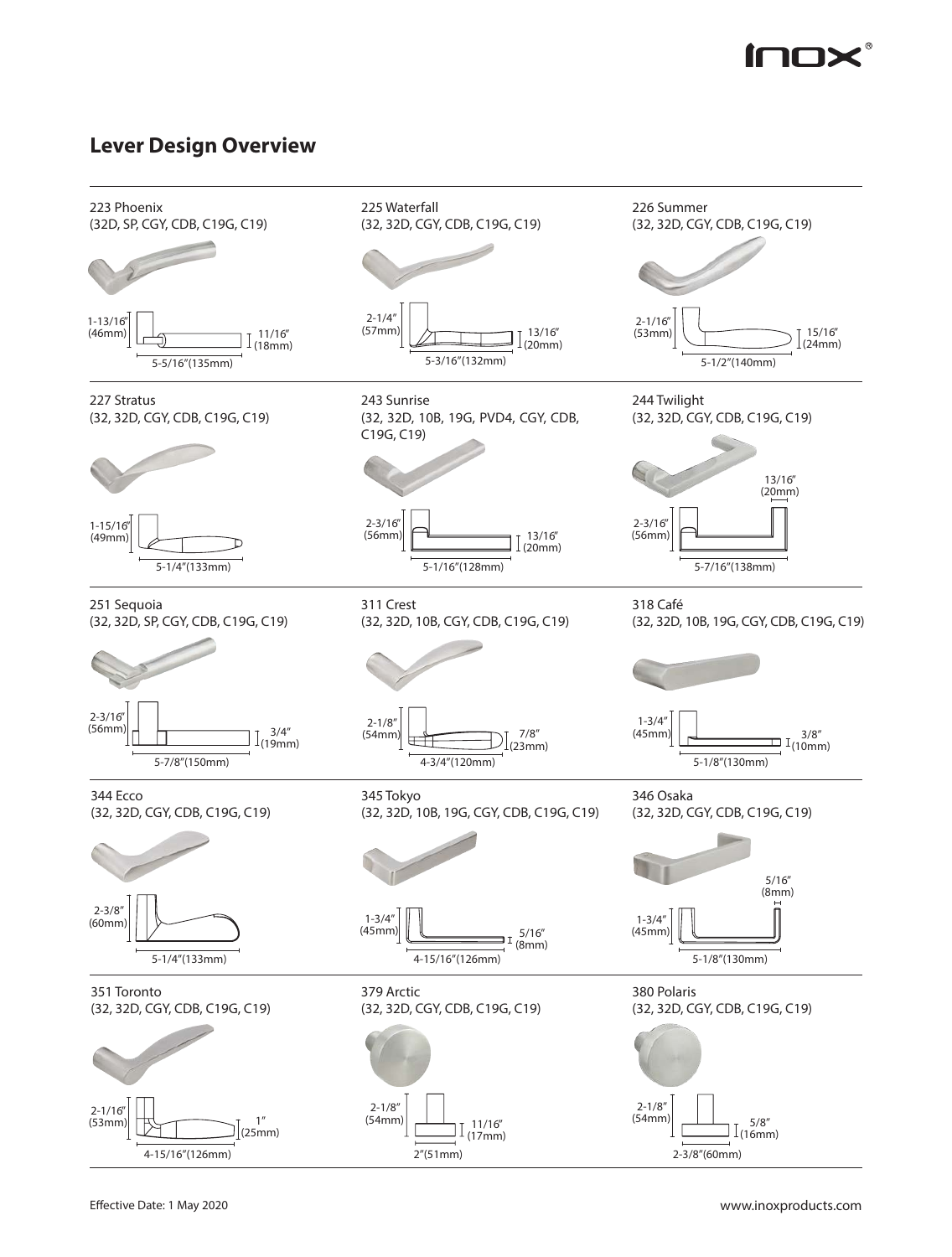

## **Rose & Plate Designs**



-LIST PRICES LIST PRICES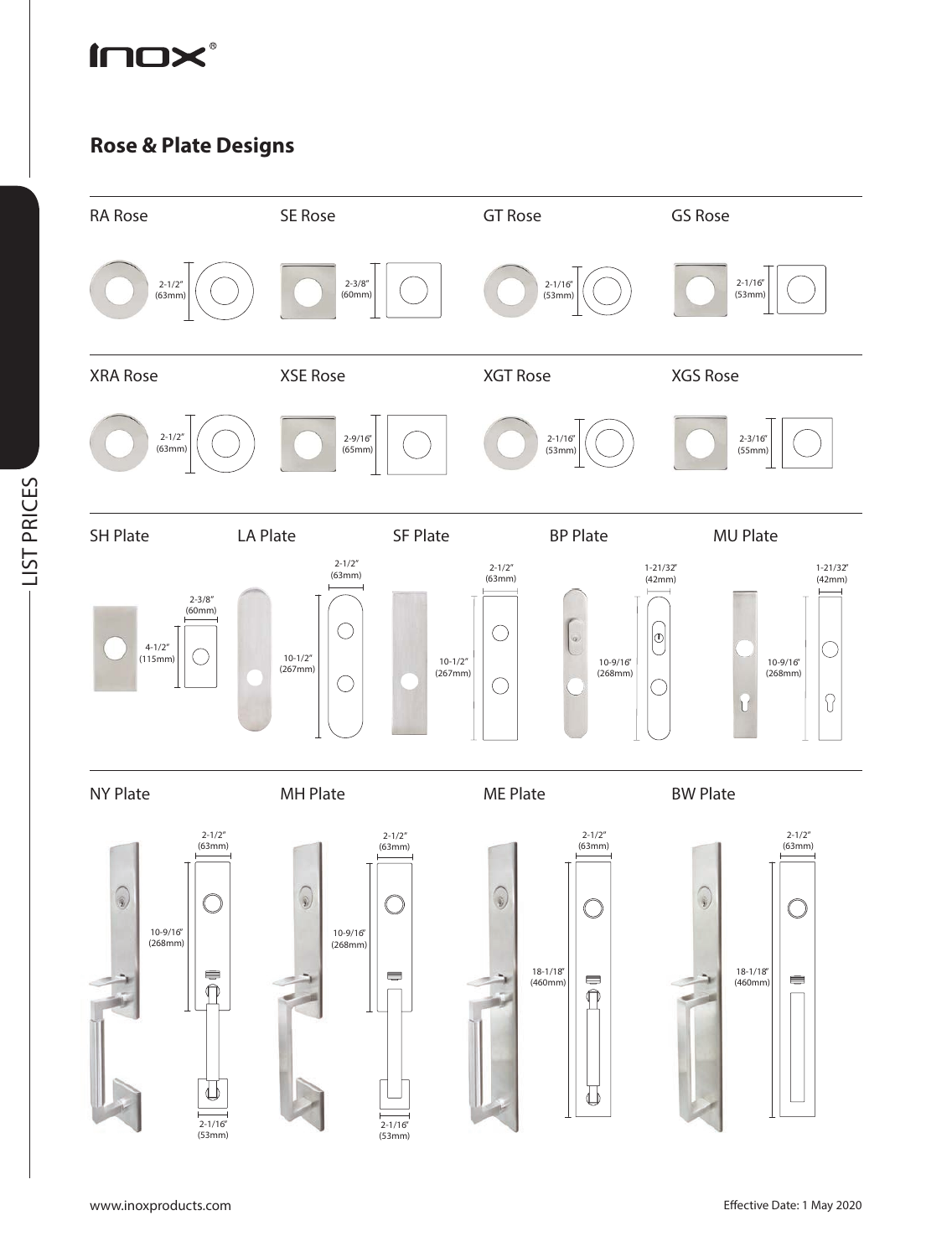

# **How to Order Tubular Lever, Latches & Handlesets**

For standard (non-custom) orders

| Item Code:                                                                                   |                                                                                                                                                                                                                                                                                                                                                                |                                                                                                                                                                                                                                       |                                                                                                                                                                                                                                                                                                                                                                                                                                                                                                                                                                                                                                                                                                                                                                                                                                                                                                                                                                                                                                                                                                                                                                                                                                                                                                                    |
|----------------------------------------------------------------------------------------------|----------------------------------------------------------------------------------------------------------------------------------------------------------------------------------------------------------------------------------------------------------------------------------------------------------------------------------------------------------------|---------------------------------------------------------------------------------------------------------------------------------------------------------------------------------------------------------------------------------------|--------------------------------------------------------------------------------------------------------------------------------------------------------------------------------------------------------------------------------------------------------------------------------------------------------------------------------------------------------------------------------------------------------------------------------------------------------------------------------------------------------------------------------------------------------------------------------------------------------------------------------------------------------------------------------------------------------------------------------------------------------------------------------------------------------------------------------------------------------------------------------------------------------------------------------------------------------------------------------------------------------------------------------------------------------------------------------------------------------------------------------------------------------------------------------------------------------------------------------------------------------------------------------------------------------------------|
| SF 105 L472 -32D -RH                                                                         |                                                                                                                                                                                                                                                                                                                                                                |                                                                                                                                                                                                                                       | Finish:                                                                                                                                                                                                                                                                                                                                                                                                                                                                                                                                                                                                                                                                                                                                                                                                                                                                                                                                                                                                                                                                                                                                                                                                                                                                                                            |
|                                                                                              | Handing:<br>RH Right Hand<br>LH Left Hand<br>and mortise lockset.                                                                                                                                                                                                                                                                                              | RHR Right Hand Reverse<br><b>LHR</b> Left Hand Reverse<br>Specify for single dummy, entryset                                                                                                                                          | 32D Satin Stainless Steel<br>32 Polished Stainless Steel<br>SP Two-tone Satin/Bright Stainless Steel<br>10B Oil Rubbed Bronze on Stainless Steel<br>19G Graphite Black on Stainless Steel<br>PVD4 Satin Brass<br>CeraMax <sup>®</sup> Ceramic Coating Finishes:                                                                                                                                                                                                                                                                                                                                                                                                                                                                                                                                                                                                                                                                                                                                                                                                                                                                                                                                                                                                                                                    |
|                                                                                              | Lever:                                                                                                                                                                                                                                                                                                                                                         | <b>Function:</b><br><b>Tubular Latch</b>                                                                                                                                                                                              | C19G Graphite Black<br>C19 Flat Black<br>CGY Stormy Grey<br>CDB Dark Bronze<br>Other custom colors on request; inquire about pricing                                                                                                                                                                                                                                                                                                                                                                                                                                                                                                                                                                                                                                                                                                                                                                                                                                                                                                                                                                                                                                                                                                                                                                               |
| <b>Rosette:</b><br><b>RA Rose</b><br>SE Rose<br><b>GT Rose</b><br>GS Rose<br><b>SH Plate</b> | 101 Cologne<br>102 Munich<br>103 Oslo<br>104 Brussels<br>105 Frankfurt<br>106 Copenhagen<br>107 Stockholm<br>108 Vienna<br>109 Stuttgart<br>210 Air-stream<br>211 Breeze<br>213 Cabernet<br>214 Champagne<br>217 Horizon<br>221 Aurora<br>223 Phoenix<br>225 Waterfall<br>226 Summer<br>227 Stratus<br>243 Sunrise<br>244 Twilight<br>251 Sequoia<br>311 Crest | L461<br>L462<br>L465<br>L466<br>L471<br>L472<br>L475<br>L476<br>DL<br>DR<br><b>DP</b><br>Dummy Pair (LA, SF only)<br>Dummy Entry (LA, SF only)<br><b>EDP</b><br>C563<br>C573<br><b>TDP</b><br><b>Tubular Latch and Deadbolt Combo</b> | Tubular Latch, Passage with TL4 Latch, 2-3/8" Backset<br>Tubular Latch, Privacy with TL4 Latch, 2-3/8" Backset<br>Tubular Latch, Half Passage with TL4 Latch, 2-3/8" Backset<br>Tubular Latch, Privacy with TL4 Latch and Privacy Bolt, 2-3/8" Backset (For LA, SF only)<br>Tubular Latch, Passage with TL4 Latch, 2-3/4" Backset<br>Tubular Latch, Privacy with TL4 Latch, 2-3/4" Backset<br>Tubular Latch, Half Passage with TL4 Latch, 2-3/4" Backset<br>Tubular Latch, Privacy with TL4 Latch and Privacy Bolt, 2-3/4" Backset (For LA, SF only)<br>Dummy Single Left (Tubular Lever sets)<br>Dummy Single Right (Tubular Lever sets)<br>Tubular Entry Handleset with TL5 Latch, 2-3/8" Backset (For NY, MH only)<br>Tubular Entry Handleset with TL5 Latch, 2-3/4" Backset (For NY, MH only)<br>Dummy Entry (Tubular Entry Handleset)<br>C463 Combo Deadbolt with TL4 Latch, 2-3/8", Single Cylinder (For LA, SF only)<br>C473 Combo Deadbolt with TL4 Latch, 2-3/4", Single Cylinder (For LA, SF only)<br>C464 Combo Deadbolt with TL4 Latch, 2-3/8", Double Cylinder (For LA, SF only)<br>C474 Combo Deadbolt with TL4 Latch, 2-3/4", Double Cylinder (For LA, SF only)<br>For Complete Sets using TL4 Fire Latches, please add "F" behind Function Codes (i.e. RA105L462F-32D)<br>DETERMINING DOOR HANDING |
| <b>LA Plate</b><br><b>SF Plate</b><br>NY Plate<br><b>MH Plate</b>                            | 318 Café<br>344 Ecco<br>345 Tokyo<br>346 Osaka<br>351 Toronto<br>379 Arctic<br>380 Polaris<br>Note: For ordering split finish or design between                                                                                                                                                                                                                | LH - Left Hand<br><i>977777</i> )¤<br>LHR - Left Hand Reverse                                                                                                                                                                         | Inside<br>RH - Right Hand<br>과777775<br>Outside or Key Side<br>Inside<br>RHR - Right Hand Reverse<br>Outside or Key Side                                                                                                                                                                                                                                                                                                                                                                                                                                                                                                                                                                                                                                                                                                                                                                                                                                                                                                                                                                                                                                                                                                                                                                                           |
|                                                                                              | Outside and Inside Trim, use Outside x Inside<br>before specifying function and handing.                                                                                                                                                                                                                                                                       |                                                                                                                                                                                                                                       |                                                                                                                                                                                                                                                                                                                                                                                                                                                                                                                                                                                                                                                                                                                                                                                                                                                                                                                                                                                                                                                                                                                                                                                                                                                                                                                    |

before spectrying function and nationity.<br>i.e. LA105-32 x SF221-32D is not set on the Multipoint lock cases INOX only provides the trim is not set on the Multipoint lock cases. INOX only provides the trim.